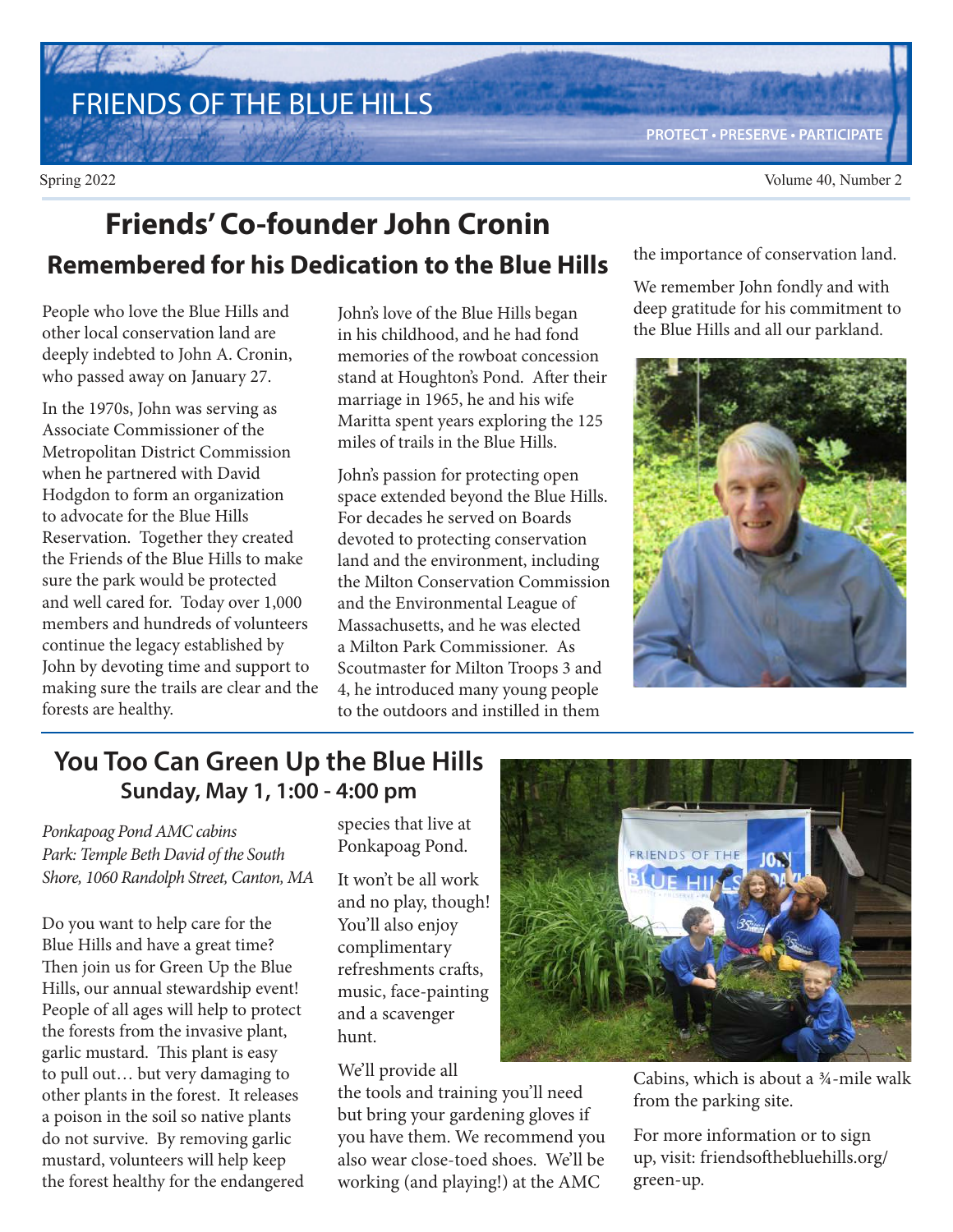# **Get Dirty (or not)… the Trails Need You!**



Whether or not you want to get your hands dirty, you have many opportunities to help out in the Blue Hills. Each year, volunteers of all ages join us to clear the trails, pick up trash and remove invasive plants that are threatening endangered species in the park. This year, you also have a number of opportunities to learn trail maintenance skills and get involved in surveying trails (without even getting dirty!). To learn more and sign up, visit friendsofthebluehills.org/trailsmaintenance.

#### **Come Hike with Your FRIENDS**

Would you like to hike in the Blue Hills with Friends? Over the winter, participants joined us for a Beginner Winter Hike series, led by volunteers, including Rosa Zhang, Marco Curnen, Jean Beebe and Brad Huizinga. If you're interested in hiking with Friends… sign up to learn about upcoming hikes: friendsofthebluehills. org/hike-with-friends.



#### **Quarterly Newsletter**

**Editors: Judy Lehrer Jacobs, Barbara Kirby**

**Layout: Donald Souliere**

**www.friendsofthebluehills.org**  info@friendsofthebluehills.org 781-828-1805 **P.O. Box 416, Milton, MA 02186**

## **Blue Hills Photo Contest: Enter Your Pics (and Win Prizes!)**



abelia core core and core who core and who core and who core and who core and who core and who core a You know that the Blue Hills Reservation is a natural gem in our backyard… providing habitat for animals, birds and insects… and an amazing natural haven for tens of thousands of people to enjoy. By entering this year's Blue Hills' Photo Contest, you'll help showcase why so many people love the Blue Hills… and why all of us need to help care for it. You can enter up to five photos at no cost and have the opportunity to win great prizes.

This year, there will be one prize for the photo winning the 'Popular Vote' by receiving the most electronic votes and three prizes awarded by a panel of judges--one for any subject, one for the photo that best depicts 'what lives in the Blue Hills,' including plants, animals and insects, and one for the photo that best capture 'who visits the Blue Hills,' showcasing park visitors and the activities that they enjoy.

Prizes include two Patagonia sweaters worth store credit of \$139 and two \$250 gift certificates to Page + Waterman, Gallery & Framing in Wellesley.

A big thank you to this year's sponsors: Dedham Savings, Page + Waterman Gallery & Framing, and Patagonia.

To enter the contest or to vote for your favorite, visit friendsofthebluehills.org/ photo-contest.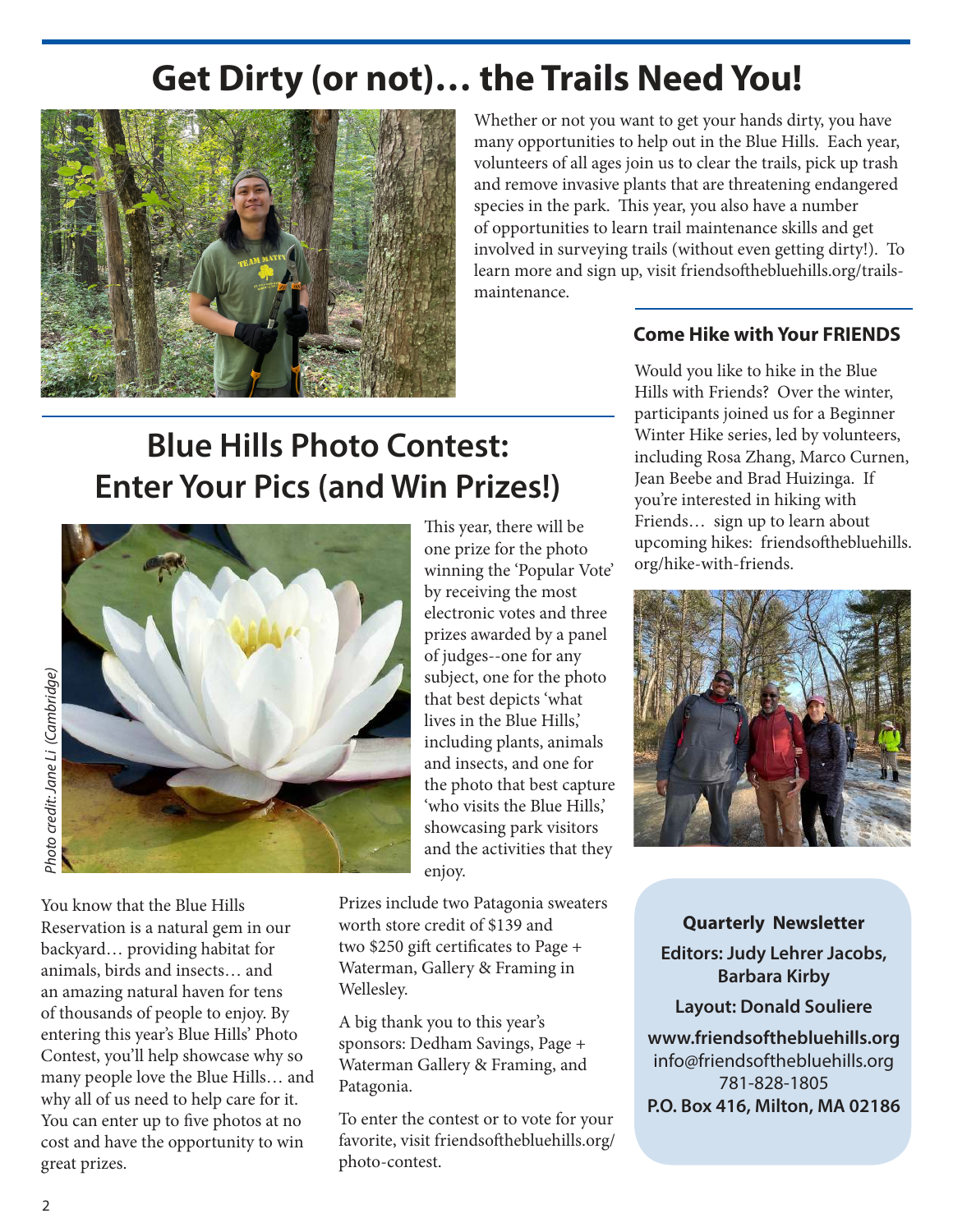## **Spotlight: Sunil Gupta on Why He's a Blue Hills Monthly Champion**

Sunil Gupta's three sons are all grown up now, but when Sunil moved to Lexington with three active boys, they would regularly go hiking in the Blue Hills. They always felt like they would "see something new every time… a new view to enjoy, trail to explore, or boulder to climb." As the boys grew up, they would take on more challenging terrain and longer hikes.

Although his youngest is now in college, and he hasn't been to the Blue Hills in over a year, he still feels committed to making sure the Blue Hills is protected 'for people today and in the long term.' It was such a wonderful resource for him and his family, he wants to make sure that it is available to everyone. "This is such a great place where people can escape to from their busy lives… to



get refreshing air… and enjoy. I think that is what it is all about."

When you become a Champion (formerly called a Sustainer), your donation renews automatically on your bank account or credit card. To sign up to become a Blue Hills Champion, visit friendsofthebluehills. org/champion.

#### **How You Are Making Progress in the Fight to Protect Endangered Species**

In addition to physically removing invasive species in the Blue Hills that threaten endangered species, as a member of the Friends of the Blue Hills, you also advocate for policies to improve habitat for native species.

Our members and partners successfully advocated for the Joint Committee on Environment, Natural Resources, and Agriculture to report out favorably An Act responding to the Threat of Invasive Species. If the Committee did not pass the bill this February, it would have had no chance of passing this session. Because it was voted out of Committee, it will continue through the legislative process.

An Act responding to the Threat of Invasive Species (H.999 sponsored by Representative Rogers and S.563 sponsored by Senator Jehlen) would coordinate resources, guidance, and funding for invasive species. The bill would help protect endangered and other native species in the Blue Hills and statewide.

For more information, visit: friendsofthebluehills.org/invasivespecies-bill.



# **Challenge Yourself: Find Your Path in the 125-Mile Club**

Patrick Browne of Kingston, MA was the first person to finish the 125-Mile Club Challenge by hiking every trail in the Blue Hills. Patrick says that the "best thing about the journey was finding beautiful spots I never otherwise would have found. My new favorite is the path over the northeast slope of Hancock.

Some of the best views in the whole Reservation."

Patrick may have been the first person to earn a 125-Mile Club patch… but



he will not be the last! To learn more about the challenge and sign up, visit friendsofthebluehills. org/125mileclub.